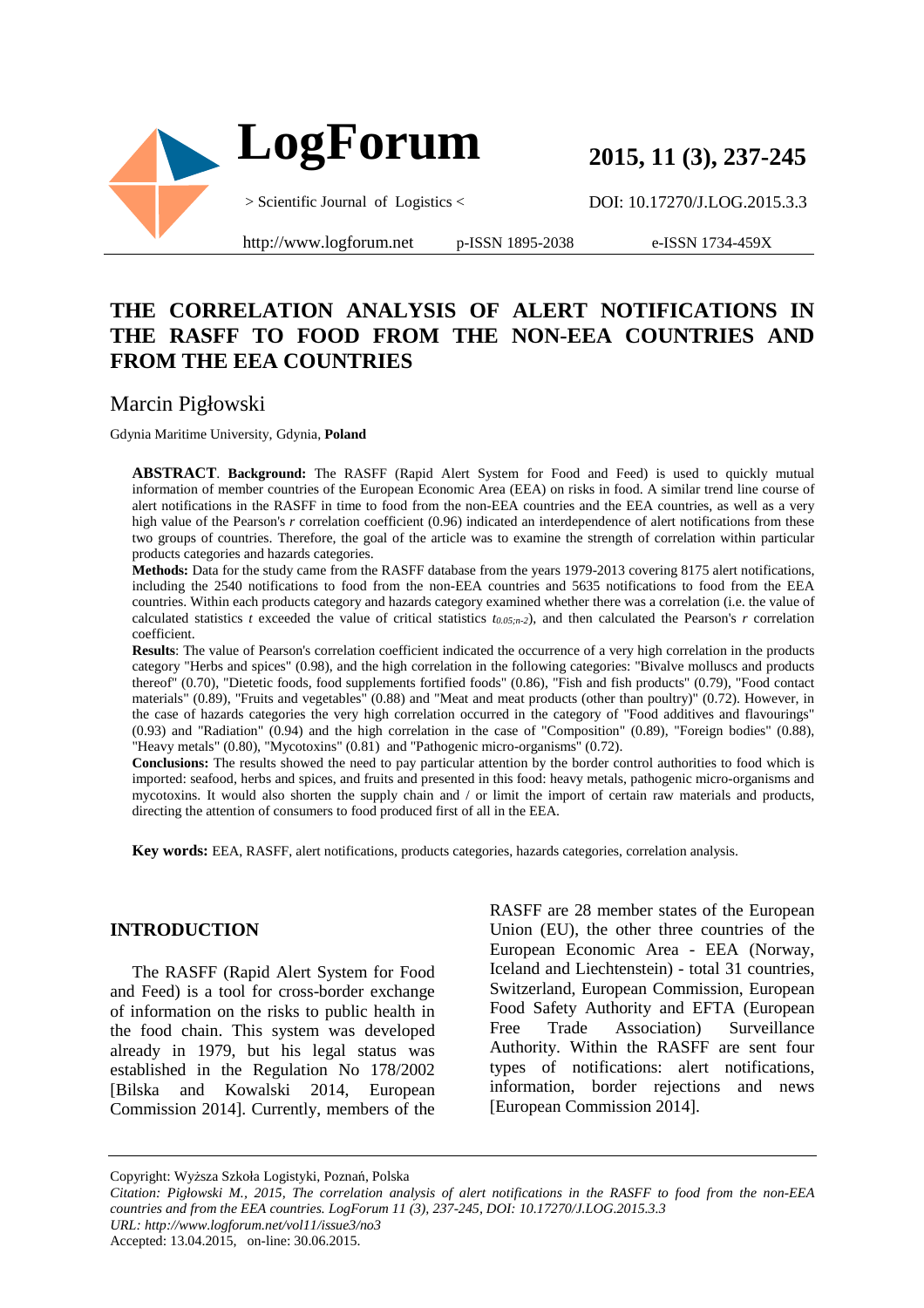Van de Brug et al. [2014] believes that the RASFF as being based on existing knowledge of known hazards cannot be applied to new or unexpected hazards. It should, however, pay attention to the trends that can be observed thanks to functioning of the RASFF. A similar trend line shape of number of the number of alert notifications to food from non-EEA and

EEA countries in the period 1979-2013 (Fig. 1) may indicate a correlation interdependence of these notifications. Dabbene et al. [2014] points out that increases the amount of food withdrawals from the market. He also notes that it may be due to rising imports from countries where food safety requirements are at a lower level.



Source: Own study on the basis [European Commission 2014]

- Fig. 1. The alert notifications within the RASFF to food from the non-EEA and the EEA countries in the period 1979- 2013
- Rys. 1. Powiadomienia alarmowe w systemie RASFF wobec żywności z krajów spoza EOG i z krajów EOG w latach 1979-2013

The value of Pearson's *r* correlation coefficient between the alert notifications of the RASFF to food from the non-EEA and EEA countries amounted 0.96, which indicated very high correlation - see [Crewson 2008] (with value of calculated statistics *t* of 20.51, exceeding the value of the critical statistics  $t_{0.05n-2}$  of 2.03). It can be assumed that EEA countries import raw materials and then use them for the food production or import the final products, which are then repackaged and sold, including also re-export within the EEA.

Therefore, the goal of this article was to examine the strength of correlations within each product category and hazard category, with particular emphasis on those categories, where the correlation was the highest.

### **MATERIALS AND METHODS**

The material for the study came from the RASFF database and covered the years 1979- 2013. In this period, there were 8175 alert notifications, including 2540 (31%) to food from the non-EEA countries and 5635 (69%) to food from the EEA countries. In the case, if as the product origin were given several countries, the first mentioned country was adopted as eligible to the group of the non-EEA or EEA countries.

The alert notifications to food from the non-EEA countries (variable *X*) were adopted as values of  $x_i$  and alert notifications to food from the EEA countries (variable *Y*) were adopted as values of *yi*. The study of the inverse relationship would be unreasonable due to the fact that the RASFF is designed to protect the consumers from the EEA and also because of thesis put in Introduction (relating to the import of raw materials or products into the EEA).

In the analyzed period 1979-2013 the number of observations *n* (number of years) amounted 35. However, within each product category and hazard category, it was limited only to the years (and not in every case occurring one by one), in which there was at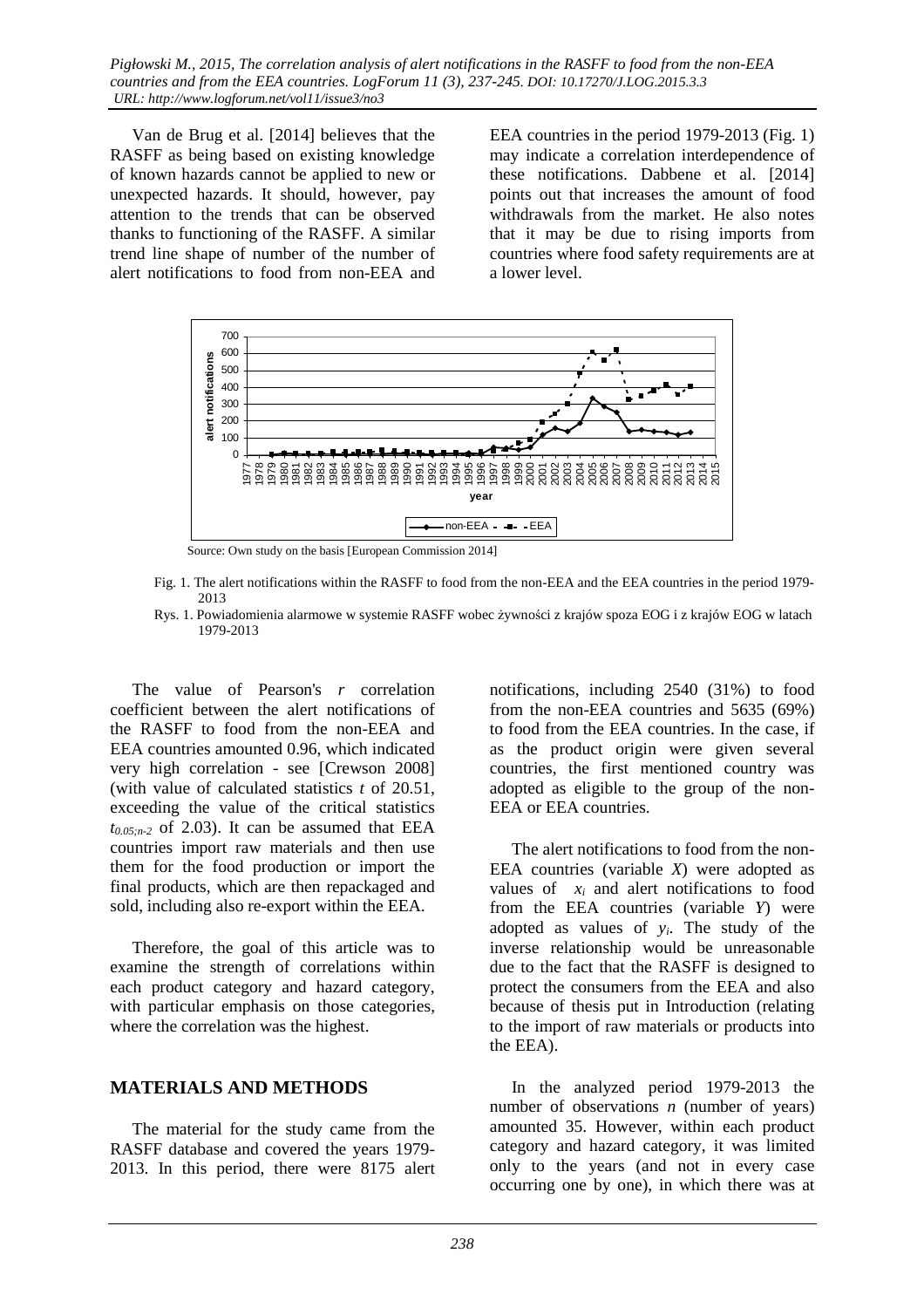least one alert notifications in the RASFF to food from the non-EEA or EEA countries (so, the number of observations *n* was different).

### **RESULTS AND DISCUSSION**

In Table 1 presented the values of critical statistics  $t_{0.05,n-2}$ , the calculated statistics  $t$  and Pearson's *r* correlation coefficients for the products categories, and in Table 2 for the hazards categories. The value of the critical statistics *t0.05;n-2*, set at a significance level of 0.05, and with the number of degrees of freedom *n-2*.

Taken into account only these categories, where the number of observations *n* was at

least 5 - see [Crewson 2008]. In the case of the products categories, the categories which are already "obsolete" were not included, because it would be unfounded. There was not also examined the correlation in the hazard category "Transmissible spongiform encephalopathies" (TSEs), because within this category the alert notifications to food from non-EEA countries didn't occur. After considering the adopted assumptions, examined 28 out of 35 products categories (within these categories there were 7907 alert notifications, which represented 97% of the population) and 25 out of 26 hazards categories (within these categories there were 8138 alert notifications, which represented 99% of the population).

Table 1. The values of critical statistics *t0.05;n-2*, the calculated statistics *t* and Pearson's correlation coefficients *r* for the products categories

|  | Tabela 1. Wartości statystyki krytycznej to,os,n-2, statystyki obliczonej toraz współczynnika korelacji Pearsona r dla |  |                     |  |
|--|------------------------------------------------------------------------------------------------------------------------|--|---------------------|--|
|  |                                                                                                                        |  | kategorii produktów |  |

|                                                   |                 |                   | www.                     |
|---------------------------------------------------|-----------------|-------------------|--------------------------|
| <b>Product category</b>                           | $t_{0.05; n-2}$ | t                 | r                        |
| Alcoholic beverages                               | 2.18            | $-1.31 = 1.31$    |                          |
| Bivalve molluscs and products thereof             | 2.36            | 2.60              | 0.70                     |
| Cephalopods and products thereof                  | 2.57            | $-0.70=0.70$      |                          |
| Cereals and bakery products                       | 2.08            | 3.54              | 0.61                     |
| Cocoa and cocoa preparations, coffee and tea      | 2.07            | 3.07              | 0.54                     |
| Confectionery                                     | 2.12            | 1.52              |                          |
| Crustaceans and products thereof                  | 2.07            | 3.06              | 0.55                     |
| Dietetic foods, food supplements, fortified foods | 2.09            | 7.20              | 0.86                     |
| Eggs and egg products                             | 2.12            | 0.54              | $\overline{\phantom{0}}$ |
| Fats and oils                                     | 2.14            | 0.34              |                          |
| Fish and fish products                            | 2.06            | 6.23              | 0.79                     |
| Food additives and flavourings                    | 2.36            | $-0.52=0.52$      |                          |
| Food contact materials                            | 2.12            | 7.95              | 0.89                     |
| Fruits and vegetables                             | 2.04            | 10.23             | 0.88                     |
| Herbs and spices                                  | 2.08            | 15.34             | 0.96                     |
| Honey and royal jelly                             | 2.23            | 1.26              |                          |
| Ices and desserts                                 | 2.14            | 0.22              |                          |
| Meat and meat products (other than poultry)       | 2.06            | 5.24              | 0.72                     |
| Milk and milk products                            | 2.06            | $-0.37 = 0.37$    |                          |
| Natural mineral water                             | 2.57            | 1.68              | $\overline{\phantom{0}}$ |
| Non-alcoholic beverages                           | 2.06            | 1.39              |                          |
| Nuts, nut products and seeds                      | 2.09            | 3.96              | 0.67                     |
| Other food product / mixed                        | 2.16            | $-0.21 \neq 0.21$ |                          |
| Poultry meat and poultry meat products            | 2.10            | 2.05              | $\overline{\phantom{0}}$ |
| Prepared dishes and snacks                        | 2.14            | 0.88              | $\overline{\phantom{0}}$ |
| Soups, broths, sauces and condiments              | 2.11            | 2.23              | 0.48                     |
| Water for human consumption (other)               | 3.18            | 2.10              | $\overline{\phantom{0}}$ |
| Wine                                              | 2.18            | $-1.31 = 1.31$    | $\overline{\phantom{0}}$ |

Source: own study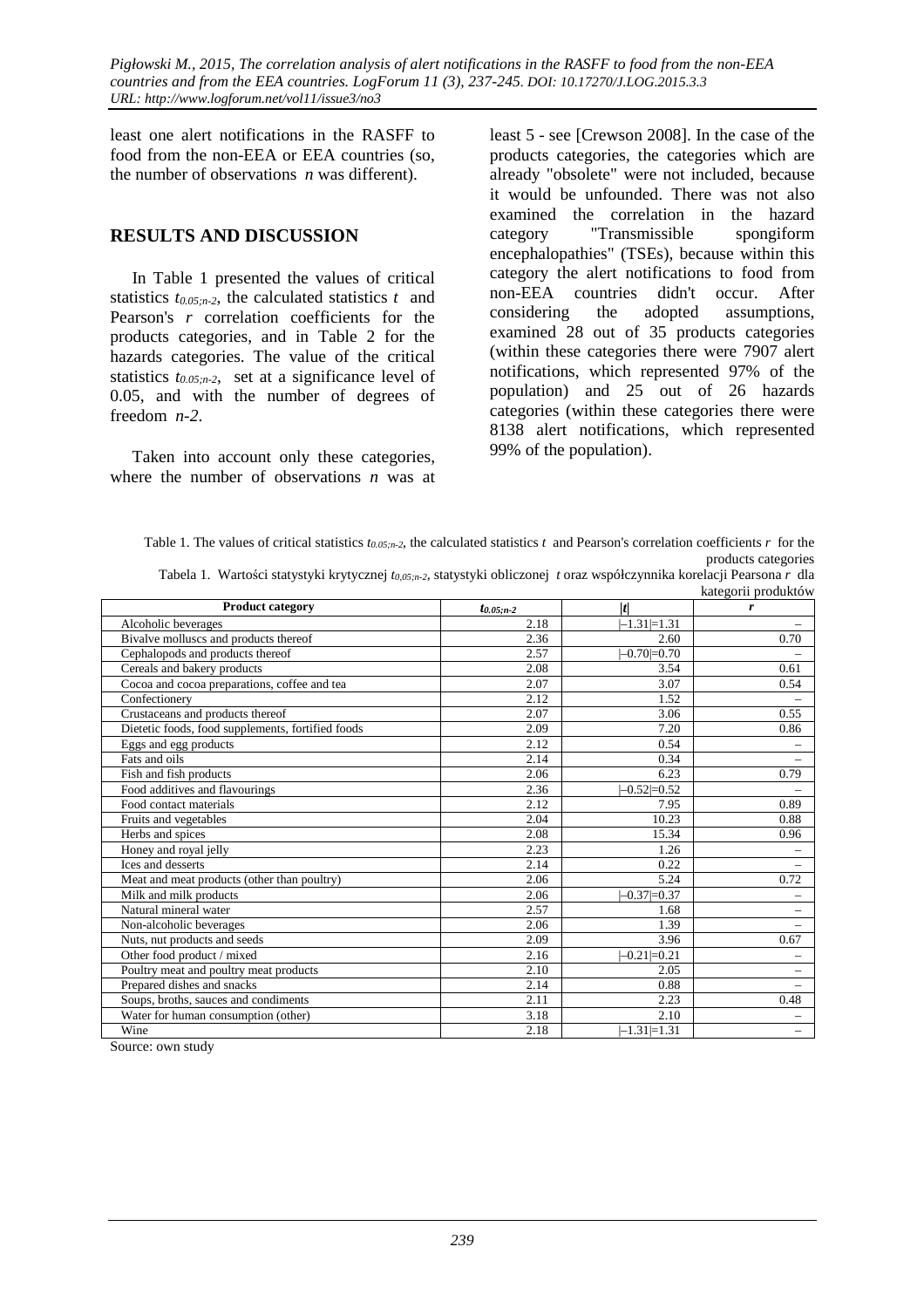Table 2. The values of critical statistics  $t_{0.05n-2}$ , the calculated statistics  $t$  and Pearson's correlation coefficients  $r$  for the hazards categories

| Tabela 2. Wartości statystyki krytycznej to,os,n-2, statystyki obliczonej toraz współczynnika korelacji Pearsona r dla |  |                    |
|------------------------------------------------------------------------------------------------------------------------|--|--------------------|
|                                                                                                                        |  | kategorii zagrożeń |

| <b>Hazard</b> category                    | $t_{0.05; n-2}$ | t                   | r                        |
|-------------------------------------------|-----------------|---------------------|--------------------------|
| Adulteration / fraud                      | 2.13            | 1.11                |                          |
| Allergens                                 | 2.14            | 2.37                | 0.53                     |
| <b>Biocontaminants</b>                    | 2.07            | 1.98                |                          |
| Biotoxins (other)                         | 2.04            | $-0.42 \neq 0.42$   |                          |
| Chemical contamination (other)            | 2.10            | $-0.88 = 0.88$      |                          |
| Composition                               | 2.08            | 8.73                | 0.89                     |
| Feed additives                            | 2.57            | $-1.97 = 1.97$      |                          |
| Food additives and flavourings            | 2.13            | 9.76                | 0.93                     |
| Foreign bodies                            | 2.09            | 8.32                | 0.88                     |
| GMO / novel food                          | 2.31            | 1.77                |                          |
| Heavy metals                              | 2.06            | 6.52                | 0.80                     |
| Industrial contaminants                   | 2.12            | 2.53                | 0.53                     |
| Labelling absent/incomplete/incorrect     | 2.23            | $-0.69=0.69$        |                          |
| Migration                                 | 2.57            | 2.05                |                          |
| Mycotoxins                                | 2.08            | 6.39                | 0.81                     |
| Non-pathogenic micro-organisms            | 2.06            | 1.74                |                          |
| Not determined / other                    | 2.11            | 1.26                |                          |
| Organoleptic aspects                      | 2.10            | 3.01                | 0.58                     |
| Packaging defective / incorrect           | 2.09            | $-1.15 = 1.15$      |                          |
| Parasitic infestation                     | 2.20            | $-0.63 \times 0.63$ |                          |
| Pathogenic micro-organisms                | 2.04            | 5.94                | 0.72                     |
| Pesticide residues                        | 2.07            | 4.30                | 0.67                     |
| Poor or insufficient controls             | 2.23            | 1.17                |                          |
| Radiation                                 | 2.26            | 8.05                | 0.94                     |
| Residues of veterinary medicinal products | 2.12            | 2.02                | $\overline{\phantom{0}}$ |

Source: own study

The value of calculated statistics *t0.05;n-2*, higher than the value of critical statistics indicated that there was a statistically significant relationship between examined variables *X* and *Y*, i.e. alert notifications in the RASFF to food from the non-EEA and EEA countries in 12 (out of 28) products categories and in 11 (out of 25) hazards categories. If the value of calculated statistics *t* was lower than the value of critical statistics *t0.05;n-2*, a statistically significant relationship between examined variables did not occur (in 16 products categories and 14 hazards categories).

If the relationship occurred, the value of Pearson's *r* correlation coefficient indicated very high (0.9-1), high (0.7-0.9), moderate (0.5-0.7) and low (0.3-0.5) correlation - see [Crewson 2008].

In the case of products categories the very high correlation occurred in the category "Herbs and spices" (the value of Pearson's correlation coefficient was 0.98) and the high correlation occurred in the following categories: "Bivalve molluscs and products

thereof" (0.70), "Dietetic foods, food supplements, fortified foods" (0.86), "Fish and fish products" (0.79), "Food contact materials" (0.89), "Fruits and vegetables" (0.88) and "Meat and meat products (other than poultry)" (0.72). It is worth noting that in the case of product category "Food contact materials" since 2008, when began to notify the border rejection at the EEA border in the RASFF, there has been no further alert notifications in this category, both to food from non-EEA and EEA countries - see [European Commission 2014]. This shows the effectiveness of the actions within this category. The moderate correlation occurred in case of following products categories: "Cereals and bakery products" (0.61), "Cocoa and cocoa preparations, coffee and tea" (0.54), "Crustaceans and products thereof" (0.55), "Nuts, nut products and seeds" (0.67), while the low correlation occurred in the product category "Soups, broths, sauces and condiments" (0.48).

In case of hazards categories the very high correlation occurred in the category "Food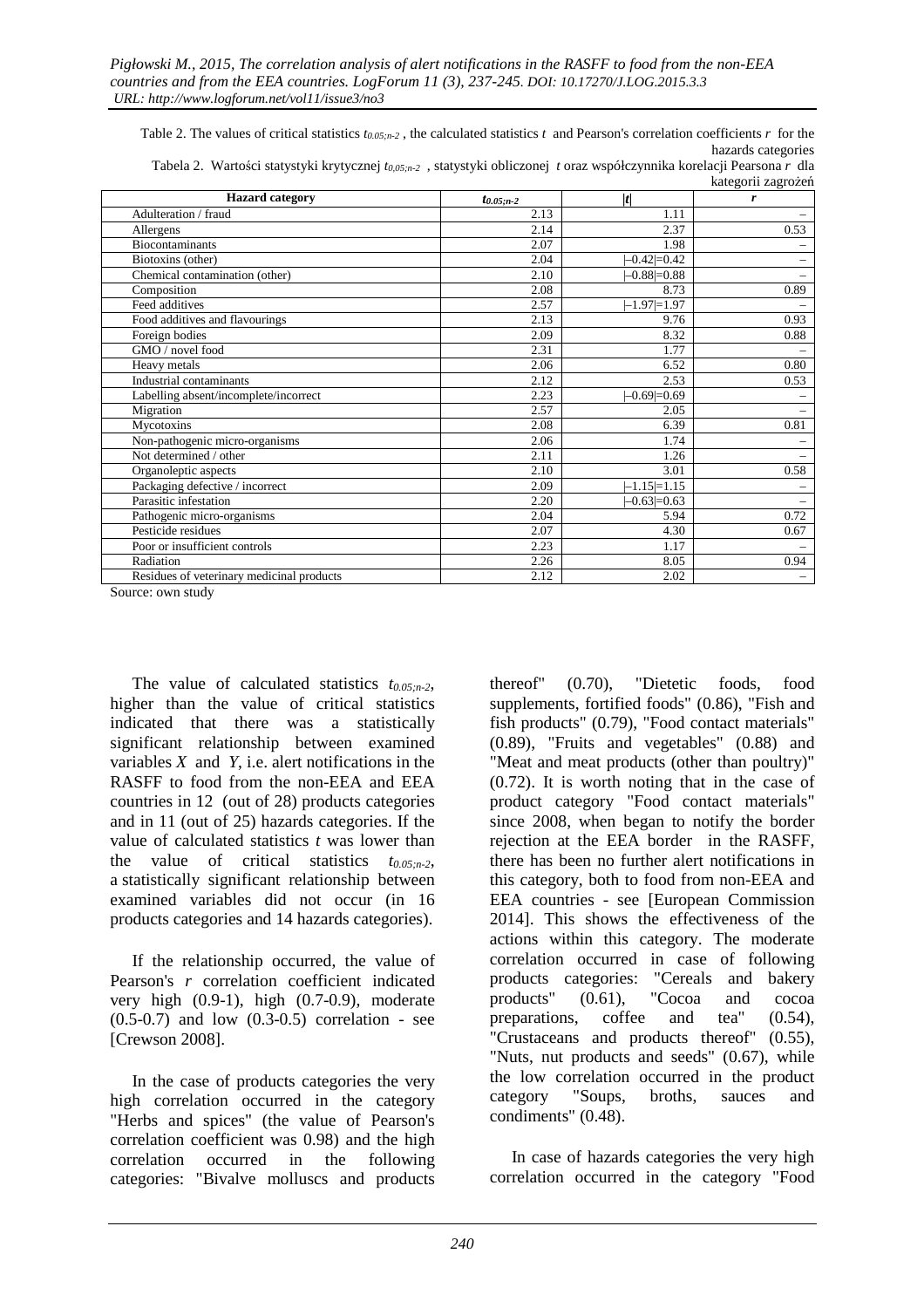additives and flavourings" (0.93) and "Radiation" (0.94). It is worth noting that the hazard category "Food additives and flavourings" also occurs in the products categories where there was no correlation. However, there, the food additives and flavourings should be treated as a raw material for the food production, while here, in hazards categories, as a food contamination (above the acceptable level). The high correlation occurred in case of following hazards categories: "Composition" (0.89), "Foreign bodies" (0.88), "Heavy metals" (0.80), "Mycotoxins" (0.81) and "Pathogenic microorganisms" (0.72). While the moderate correlation was in following hazards categories: "Allergens" (0.53), "Industrial contaminants" (0.53), "Organoleptic aspects" (0.58) and "Pesticide residues" (0.67).

The subject of alert notifications in the RASFF to certain products categories or hazards categories is raised in the literature on food safety. These are mainly those categories in which notifications are reported most frequently, and in the greatest number.

First of all, it is worth noting that the high or moderate correlation occurred in all products categories that could be classified as seafood, i.e.: "Bivalve molluscs and products thereof", "Crustaceans and products thereof" and "Fish and fish products". Kleter et al. [2009] notes that in the period they studied (2003-2007), notified over 2000 alert and information notifications to seafood in the RASFF. Anacleto et al. [2015] noted also the occurrence of alert notifications in the RASFF to bivalve molluscs and products thereof. Broughton and Walker [2010] pointed out that within the RASFF were transmitted the alert notifications on the occurrence of industrial pollutions in aquaculture products imported from China. Therefore, already in 2004, the European Union and China initiated a project internships and workshops for Chinese inspectors on the RASFF. D'Amico et al. [2014] mentioned, however, that seafood from China has the largest percentage of rejections at the EU border. Jespersen [2014] drew attention to the alert notifications to the shrimp from Bangladesh, but also the pang of Vietnam, contaminated with antibiotics and pesticide residues. On the other hand, as

indicated the RASFF notifications in the recent years can be seen a significant reduction of antibiotics residues used in shrimp production in China, Vietnam and Thailand [Rico et al. 2013]. Kleter and Marvin [2009] also pointed to the presence of the chemical hazards in fish. Figueroa [2008] mentioned the alert notifications in the RASFF on cadmium (heavy metal) in fish products. He added that the rejection of such products causes severe losses for exporters from developing countries. They are related not only to the cost of the product itself, but also to the costs of its delivery. While Noël et al. [2011] mentioned the RASFF notifications regarding heavy metals to seafood imported into France and to domestic seafood. Amagliani et al. [2012] pointed out that in the RASFF notifications indicated the presence of Salmonella in fish, cephalopods, bivalves and crustaceans. They indirectly pointed to China, but also Thailand and Vietnam, as countries, which export the largest amount of seafood.

Kleter et al. [2009] drew attention to the presence of a large number of notifications (alerts and information) to spices. Elviss et al. [2009] gave examples of occurrence of Salmonella in herbs imported into the United Kingdom, Denmark and Norway. However, most often the presence of mycotoxins (aflatoxins in particular), for example, in 2012, was notified to fruit and vegetables as well as nuts, nut products and seeds. What is important, however, since 2008 (when border rejections at the EEA border were introduced) to 2012 declined the number of RASFF notifications concerning the presence of aflatoxins. However, in 2012 mycotoxins were the main group of hazards because of which were rejected imported products at the border see [Marin et al. 2013]. The occurrence of mycotoxins in RASFF notifications also pointed Cheli et al. [2014] (2011) and Kleter et al. [2009] (in 2003-2007 mycotoxins was the second most common hazards category after chemical hazards). García-Cela et al. [2012] pointed out that in 2000-2010 in the RASFF were total over 7000 notifications (alert, information and border rejections) concerning mycotoxins. The largest number of notifications concerned nuts, nut products and seeds, especially pistachios. The authors pointed out the possibility of the appearance of mycotoxins in successive stages from the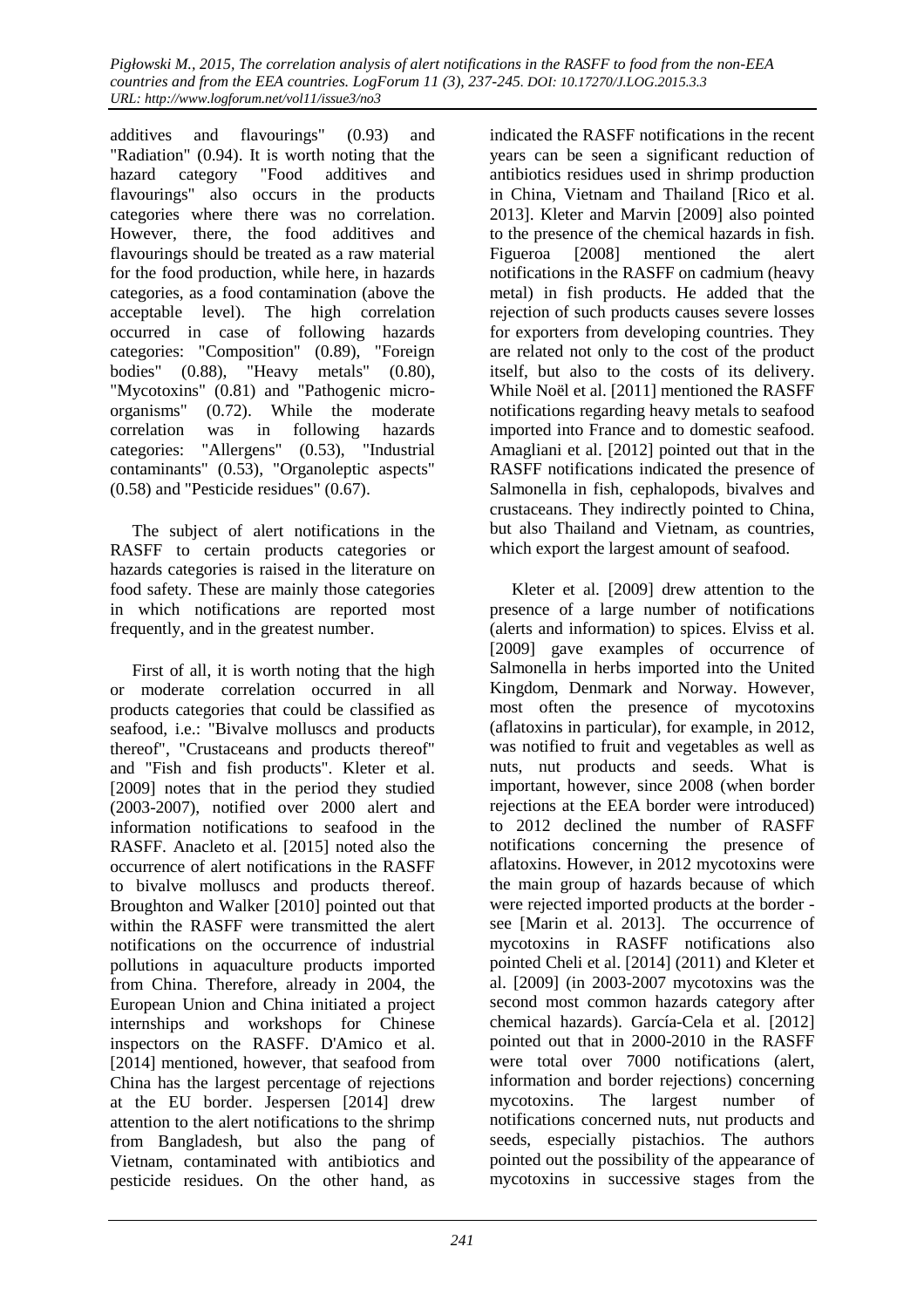*Pigłowski M., 2015, The correlation analysis of alert notifications in the RASFF to food from the non-EEA countries and from the EEA countries. LogForum 11 (3), 237-245. DOI: 10.17270/J.LOG.2015.3.3 URL: http://www.logforum.net/vol11/issue3/no3* 

collection by importing up to provide nuts to the consumer. Van Boxstael et al. [2013] pointed out, in turn, that the European Commission carries out the risk analysis, increasing the number of border controls, depending on the food origin. This includes e.g. Salmonella in basil imported from Thailand or pesticide residues on tomatoes originating in Turkey.

Orford et al. [2014] and Petroczi et al. [2011] mentioned the occurrence of alert notifications in RASFF in the food contact materials. Marvin et al. [2009] drew attention to the RASFF notifications on migration of heavy metals from dishes / utensils to food. This problem also noted Kleter et al. [2009], referring to dishes / utensils from China. He also pointed to the migration of heavy metals from food contact materials to food.

## **CONCLUSIONS**

A correlation relationship of alert notifications in the RASFF to food from the non-EU and the EU countries was found in 12 (out of 28) products categories and in 11 (out of 25) hazards categories. The values of Pearson's *r* correlation coefficient indicated a correlation from very high, through high, moderate to low.

The occurrence of very high correlation was stated in the products category: "Herbs and spices" (0.98), and a high correlation in the following categories: "Bivalve molluscs and products thereof" (0.70), "Dietetic foods, dietary supplements, fortified foods" (0.86), "Fish and fish products" (0.79), "Food contact materials" (0.89), "Fruits and vegetables" (0.88) and "Meat and meat products (other than poultry)" (0.72).Whereas in the case of hazards categories the very high correlation occurred in the categories: "Food additives and flavourings" (0.93) and "Radiation" (0.94) and high correlation in the case of: "Composition" (0.89), "Foreign bodies" (0.88), "Heavy metals" (0.80), "Mycotoxin" (0.81) and "Pathogenic microorganisms" (0.72).

The results show the need to pay by the EEA border control authorities the particular attention to seafood, herbs and spices and fruits which are imported and heavy metals, pathogenic microorganisms and mycotoxins which could be present in them. These products and hazards categories are also most frequently highlighted in the literature. First of all, the scope of border controls should be increased or extended. In addition, measures should be taken in order to shorten the supply chain, both in terms of time and the number of intermediate points. Can also draw the attention of consumers for these products, which are produced mainly in the EEA (not imported). Consumers not only consumed safer food, but also indirectly affected the development of the EU economy.

## **REFERENCES**

- Amagliani G., Brandi G., Schiavano G.F., 2012, Incidence and role of Salmonella in seafood safety, Food Research International, 45, 780-788.
- Anacleto P., Maulvault A.L., Nunes M.L., Carvalho M.L. , Rosa R., Marques A., 2015, Effects of depuration on metal levels and health status of bivalve molluscs, Food Control, 47, 493-501.
- Bilska A., Kowalski R., 2014, Food quality and safety management, LogForum, 10, 351-361.
- Broughton E.I., Walker D.G., 2010, Policies and practices for aquaculture food safety in China, Food Policy, 35, 471-478.
- Cheli F., Battaglia D., Gallo R., Dell'Orto V., 2014, EU legislation on cereal safety: An update with a focus on mycotoxins, 37, 315-325.
- Crewson P., 2008, Applied statistics handbook. AcaStat Software, Leesburg.
- D'Amico P., Armani A., Castigliego L., Sheng G., Gianfaldoni D., Guidi A., 2014, Seafood traceability issues in Chinese food business activities in the light of the European provisions, Food Control, 35, 7- 13.
- Dabbene F., Gay P., Tortia C., 2014, Traceability issues in food supply chain management: A review, Biosystems Engineering, 120, 65-80.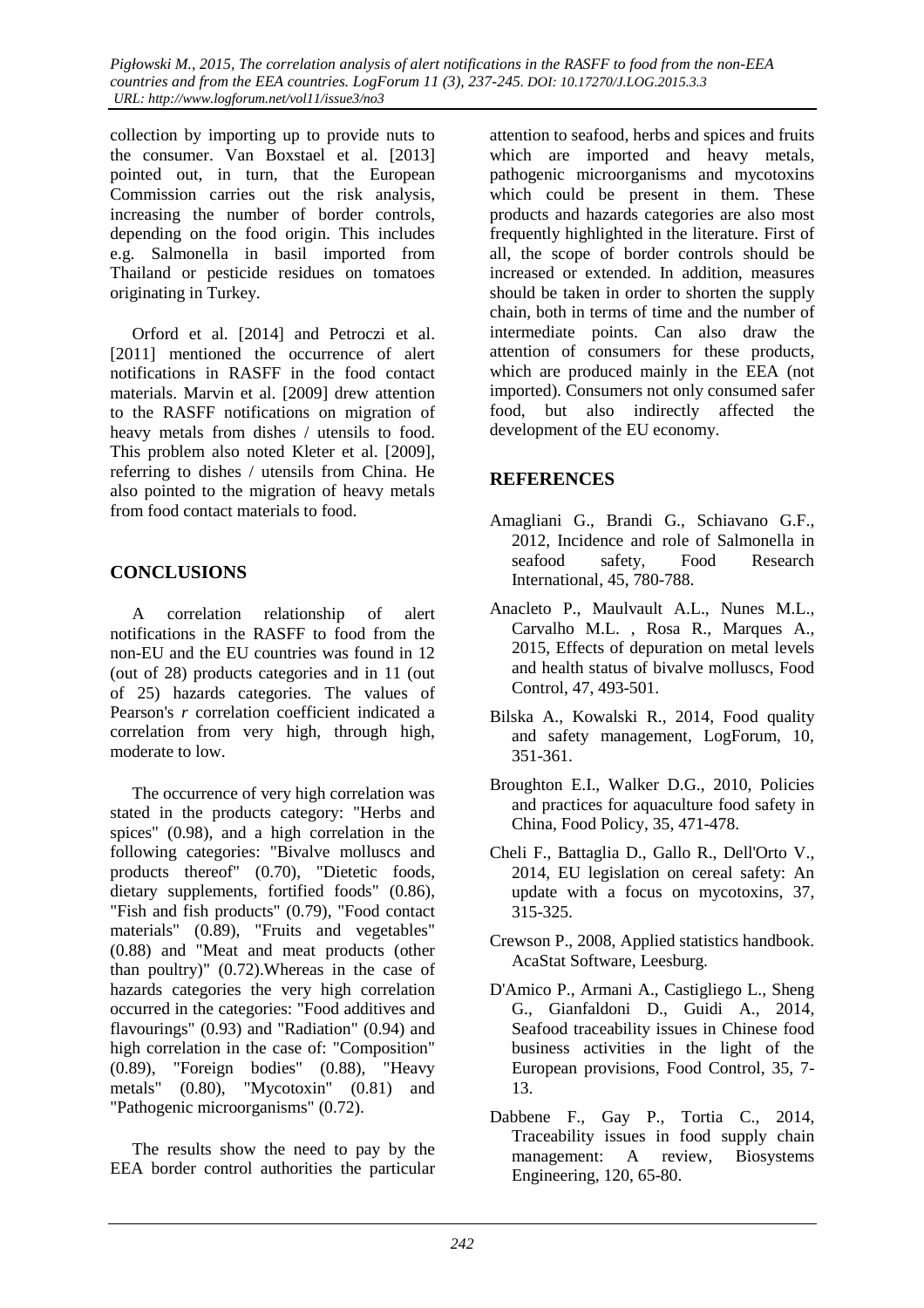*Pigłowski M., 2015, The correlation analysis of alert notifications in the RASFF to food from the non-EEA countries and from the EEA countries. LogForum 11 (3), 237-245. DOI: 10.17270/J.LOG.2015.3.3 URL: http://www.logforum.net/vol11/issue3/no3* 

- Elviss N.C., Little C.L., Hucklesby L., Sagoo S., Surman-Lee S., de Pinna E., Threlfall E.J., 2009, Microbiological study of fresh herbs from retail premises uncovers an international outbreak of salmonellosis, International Journal of Food Microbiology, 134, 83-88.
- European Commission, 2014, Rapid Alert System for Food and Feed (RASFF), Available at http://ec.europa.eu/food/food/ rapidalert/index\_en.htm (Accessed 15.01.2014).
- Figueroa B.E., 2008, Are more restrictive food cadmium standards justifiable health safety measures or opportunistic barriers to trade? An answer from economics and public health, Science of The Total Environment, 389, 1-9.
- García-Cela E., Ramos A.J., Sanchis V., Marin S., 2012, Emerging risk management metrics in food safety: FSO, PO. How do they apply to the mycotoxin hazard?, Food Control, 25, 797-808.
- Jespersen K.S., Kelling I., Ponte S., Kruijssen F., 2014, What shapes food value chains? Lessons from aquaculture in Asia, Food Policy, 49, Part 1, 228-240.
- Kleter G.A., Marvin H.J.P., 2009, Indicators of emerging hazards and risks to food safety, Food and Chemical Toxicology, 47, 1022- 1039.
- Kleter G.A., Prandini A., Filippi L., Marvin H.J.P., 2009, Identification of potentially emerging food safety issues by analysis of reports published by the European Community's Rapid Alert System for Food and Feed (RASFF) during a four-year period, Food and Chemical Toxicology, 47, 932-950.
- Marin S., Ramos A.J., Cano-Sancho G., Sanchis V., 2013, Mycotoxins: Occurrence, toxicology, and exposure assessment, Food and Chemical Toxicology, 60, 218-237.
- Marvin H.J.P., Kleter G.A., Prandini A., Dekkers S., Bolton D.J., 2009, Early identification systems for emerging foodborne hazards, Food and Chemical Toxicology, 47, 915-926.
- Noël L., Chafey C., Testu Ch., Pinte J., Velge P., Gubin T., 2011, Contamination levels of

lead, cadmium and mercury in imported and domestic lobsters and large crab species consumed in France: Differences between white and brown meat, Journal of Food Composition and Analysis, 24, 368- 375.

- Orford R., Crabbe H., Hague C., Schaper A., Duarte-Davidson R., 2014, EU alerting and reporting systems for potential chemical public health threats and hazards, Environment International, 72, 15-25.
- Petroczi A., Taylor G., Naughton D.P., 2011, Mission impossible? Regulatory and enforcement issues to ensure safety of dietary supplements, Food and Chemical Toxicology, 49, 393-402.
- Rico A., Phu T.M., Satapornvanit K., Min J., Shahabuddin A.M., Henriksson P.J.G., Murray F.J., Little D.C., Dalsgaard A., Van den Brink P.J., 2013, Use of veterinary medicines, feed additives and probiotics in four major internationally traded aquaculture species farmed in Asia, Aquaculture, 412-413, 231-243.
- Van Boxstael S., Habib I., Jacxsens L., De Vocht M., Baert L., Van De Perre E., Rajkovic A., Lopez-Galvez F., Sampers I., Spanoghe P., De Meulenaer B., Uyttendaele M., 2013, Food safety issues in fresh produce: Bacterial pathogens, viruses and pesticide residues indicated as major concerns by stakeholders in the fresh produce chain, Food Control, 32, 190-197.
- Van de Brug F.J., Lucas Luijckx N.B., Cnossen H.J., Houben G.F., 2014, Early signals for emerging food safety risks: From past cases to future identification, Food Control, 39, 75-86.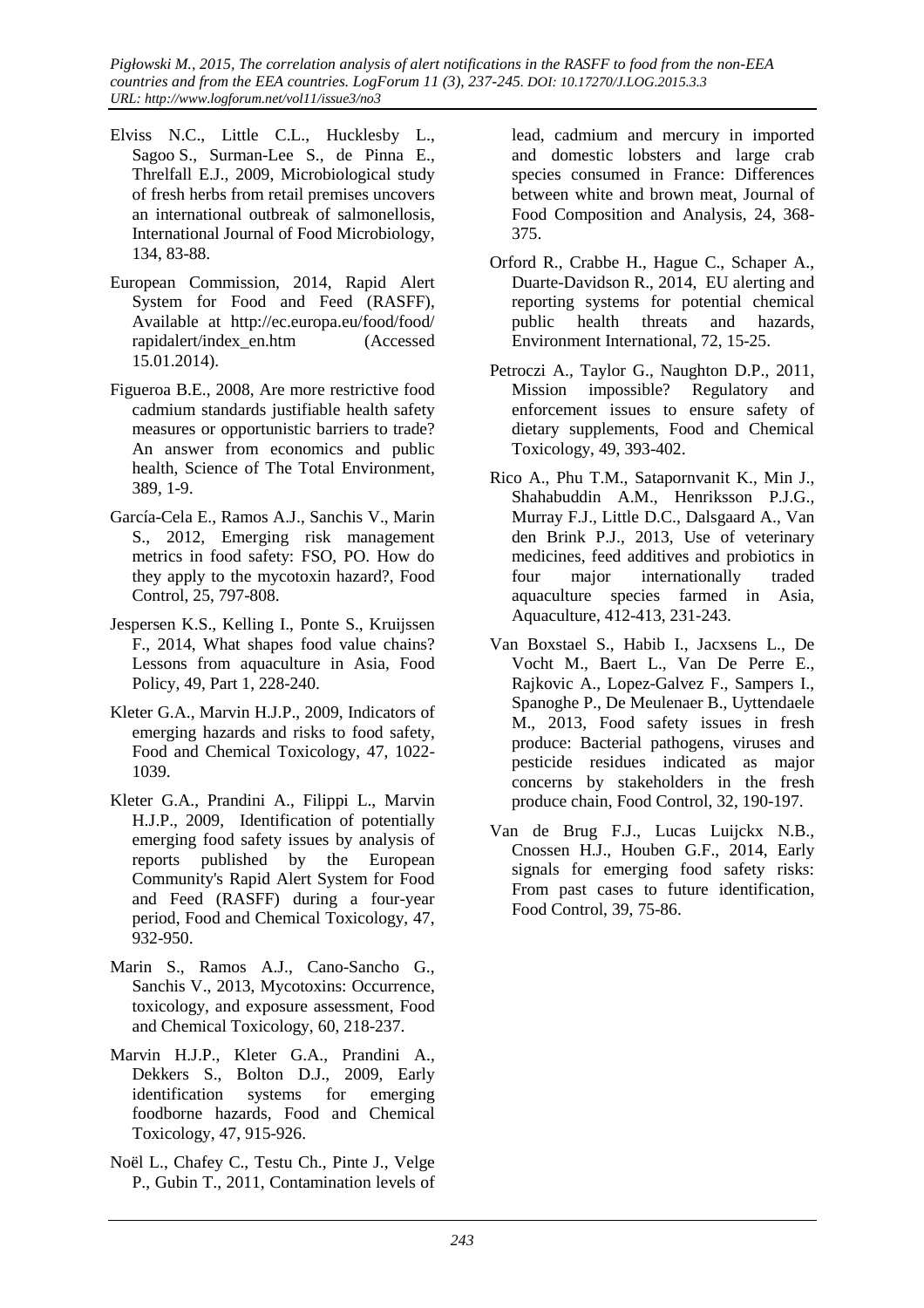# **ANALIZA KORELACJI POWIADOMIEŃ ALARMOWYCH W SYSTEMIE RASFF WOBEC ŻYWNOŚCI Z KRAJÓW SPOZA EOG I Z KRAJÓW EOG**

**STRESZCZENIE**. **Wstęp:** System RASFF (Rapid Alert System for Food and Feed), czyli System Wczesnego Ostrzegania o Niebezpiecznej Żywności i Paszach służy do szybkiego wzajemnego informowania się krajów członkowskich Europejskiego Obszaru Gospodarczego (EOG) o zagrożeniach w żywności. Podobny przebieg linii trendu powiadomień alarmowych w systemie RASFF w czasie wobec żywności z krajów spoza EOG i z krajów EOG, a także bardzo wysoka wartość współczynnika korelacji Pearsona r (0,96) wskazały na współzależność powiadomień alarmowych z tych dwóch grup krajów. W związku z tym celem artykułu było zbadanie siły korelacji w ramach poszczególnych kategorii produktów i kategorii zagrożeń.

**Metody:** Dane do badań pochodziły z bazy danych systemu RASFF z lat 1979-2013, obejmując 8175 powiadomień alarmowych, w tym 2540 powiadomień wobec żywności z krajów spoza EOG i 5635 powiadomień wobec żywności z krajów EOG. W ramach każdej kategorii produktów i kategorii zagrożeń badano, czy istniała korelacja (tzn. wartość statystyki obliczonej *t* przewyższyła wartość statystyki krytycznej *t0,05;n-2*), a następnie obliczano wartość współczynnika korelacji Pearsona *r*.

**Wyniki:** Wartość współczynnika korelacji Pearsona *r* wskazała na występowanie bardzo wysokiej korelacji w kategorii produktów "Zioła i przyprawy korzenne" (0,98), a wysokiej korelacji w następujących kategoriach: "Małże i produkty pochodne" (0,70), "Żywność dietetyczna, suplementy diety, żywność wzbogacona" (0,86), "Ryby i produkty rybne" (0,79), "Materiały do kontaktu żywnością" (0,89), "Owoce i warzywa" (0,88) oraz "Mięso i produkty mięsne (z wyjątkiem drobiu)" (0,72). Natomiast w przypadku kategorii zagrożeń korelacja bardzo wysoka wystąpiła w kategorii "Dodatki do żywności i środki aromatyzujące" (0,93) oraz "Promieniowanie" (0,94), a korelacja wysoka w przypadku "Składu" (0,89), "Ciał obcych" (0,88), "Metali ciężkich" (0,80), "Mykotoksyn" (0,81) oraz "Mikroorganizmów patogennych" (0,72).

**Wnioski:** Wyniki badań wskazały na konieczność zwrócenia szczególnej uwagi przez organy kontroli granicznej EOG na m.in. importowaną żywność pochodzenia morskiego, zioła i przyprawy i owoce oraz obecne w nich metale ciężkie, mikroorganizmy patogenne i mykotoksyny. Należałoby także skrócić łańcuch dostaw i/lub ograniczyć import niektórych surowców i produktów, kierując uwagę konsumentów na żywność produkowaną przede wszystkim na terenie EOG.

**Słowa kluczowe:** EOG, system RASFF, powiadomienia alarmowe, kategorie produktów, kategorie zagrożeń, analiza korelacii

# **DIE KORRELATIONSANALYSE VON WARNMELDUNGEN IM RASFF-SYSTEM FÜR LEBENSMITTEL AUS DEN EWR- UND NICHT-EWR-LÄNDERN**

**ZUSAMMENFASSUNG. Einleitung:** Das RASFF-System (Schnellwarnsystem für Lebens- und Futtermittel) dient dem Informationsaustausch zwischen den EWR-Mitgliedstaaten über potentielle Gesundheitsrisiken bei Lebens- und Futtermitteln. Ein zeitlich ähnlicher Ablauf von Warnmeldungen im RASFF-System in Bezug auf die Lebensmittel aus den EWR- und Nicht-EWR-Staaten sowie ein sehr hoher Wert des Pearson-Korrelationskoeffizienten r (0,96) deuteten auf eine Korrelation der Warnmeldungen der beiden Staatsgruppen hin. Im Zusammenhang damit war das Ziel des Artikels, die Korrelationsstärke im Rahmen der verschiedenen Produkt- und Risikokategorien zu untersuchen.

**Methoden**: Die Daten für die Forschungsstudie kamen von der RASFF-Datenbank aus den Jahren 1979-2013, die 8175 Warnmeldungen, einschließlich 2.540 Meldungen für die Lebensmittel aus den Nicht-EWR-Ländern und 5.635 Meldungen für die Lebensmittel aus den EWR-Ländern, umfassten. Innerhalb jeder Produkt- und Risikokategorie wurde untersucht, ob eine Korrelation gegeben ist (d.h. ob der berechnete t-Wert höher als der kritische t0,05;n-2 ist), und danach der Pearson'sche Korrelationskoeffizient r berechnet.

**Ergebnisse:** Der Wert des Pearson-Korrelationskoeffizienten r deutete auf eine sehr hohe Korrelation in der Produktkategorie "Kräuter und Gewürze" (0,98) und eine hohe Korrelation in folgenden Kategorien: "Zweischalige Weichtiere und daraus entstandene Produkte" (0,70), "Diätetische Lebensmittel, Nahrungsergänzungsmittel und angereicherte Lebensmittel" (0,86), "Fisch und Fischereiprodukte" (0,79), "Gegenstände und Materialien für Lebensmittelkontakt" (0,89), "Obst und Gemüse" (0,88) und "Fleisch und Fleischprodukte (außer Geflügel)" (0,72), hin. In der Risikokategorie hingegen wurde eine sehr hohe Korrelation in der Kategorie "Lebensmittelzusatzstoffe und Aromen" (0,93) und "Strahlung" (0,94) und eine hohe Korrelation im Fall der Kategorien: "Komposition" (0,89), "Fremdkörper" (0,88), "Schwermetalle" (0,80), "Mykotoxine" (0,81) und "Pathogene Mikroorganismen" (0,72) festgestellt.